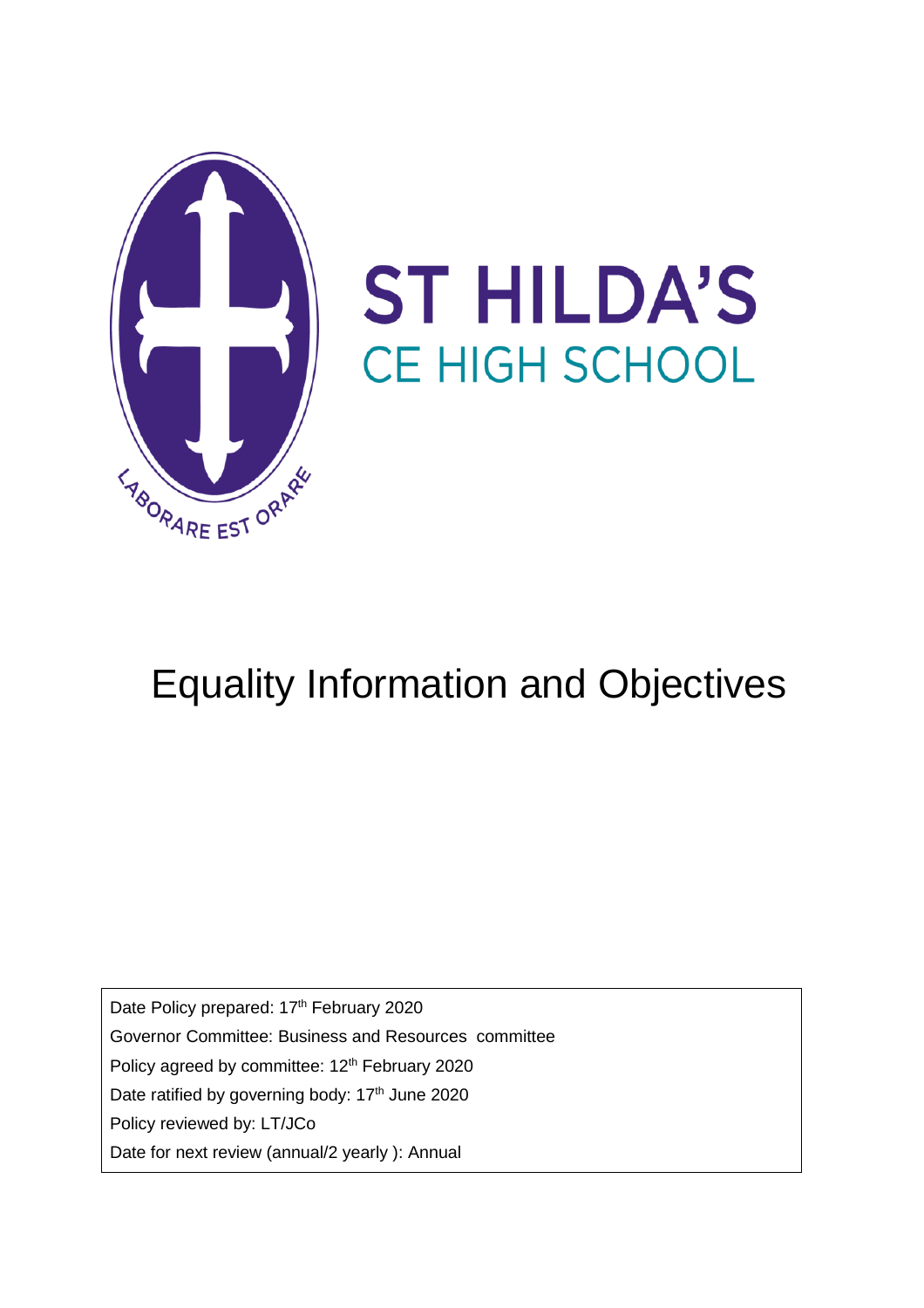

# **ST HILDA'S** CE HIGH SCHOOL

| <b>VALUE</b>                                                                           |      |                  | THE POLICY     |                 |  |
|----------------------------------------------------------------------------------------|------|------------------|----------------|-----------------|--|
| <b>Wisdom</b>                                                                          | Hope | <b>Community</b> | <b>Dignity</b> | <b>Equality</b> |  |
|                                                                                        |      |                  |                |                 |  |
|                                                                                        |      |                  |                |                 |  |
|                                                                                        |      |                  |                |                 |  |
| We aim to develop excellent standards of performance and conduct to deliver excellence |      |                  |                |                 |  |
| in all that we do.                                                                     |      |                  |                |                 |  |

The policy is designed to reenforce the high standards we require, maintain these standards: and ensure colleagues and students understand the process if the standards are not met;

A key principal is to prevent and correct rather than punish, to be achieved through support and guidance wherever reasonable in the circumstances.

The guiding principal of the policy is to treat each other fairly and reasonably, with respect and courtesy at all times, no matter what the circumstances, consistent with our values.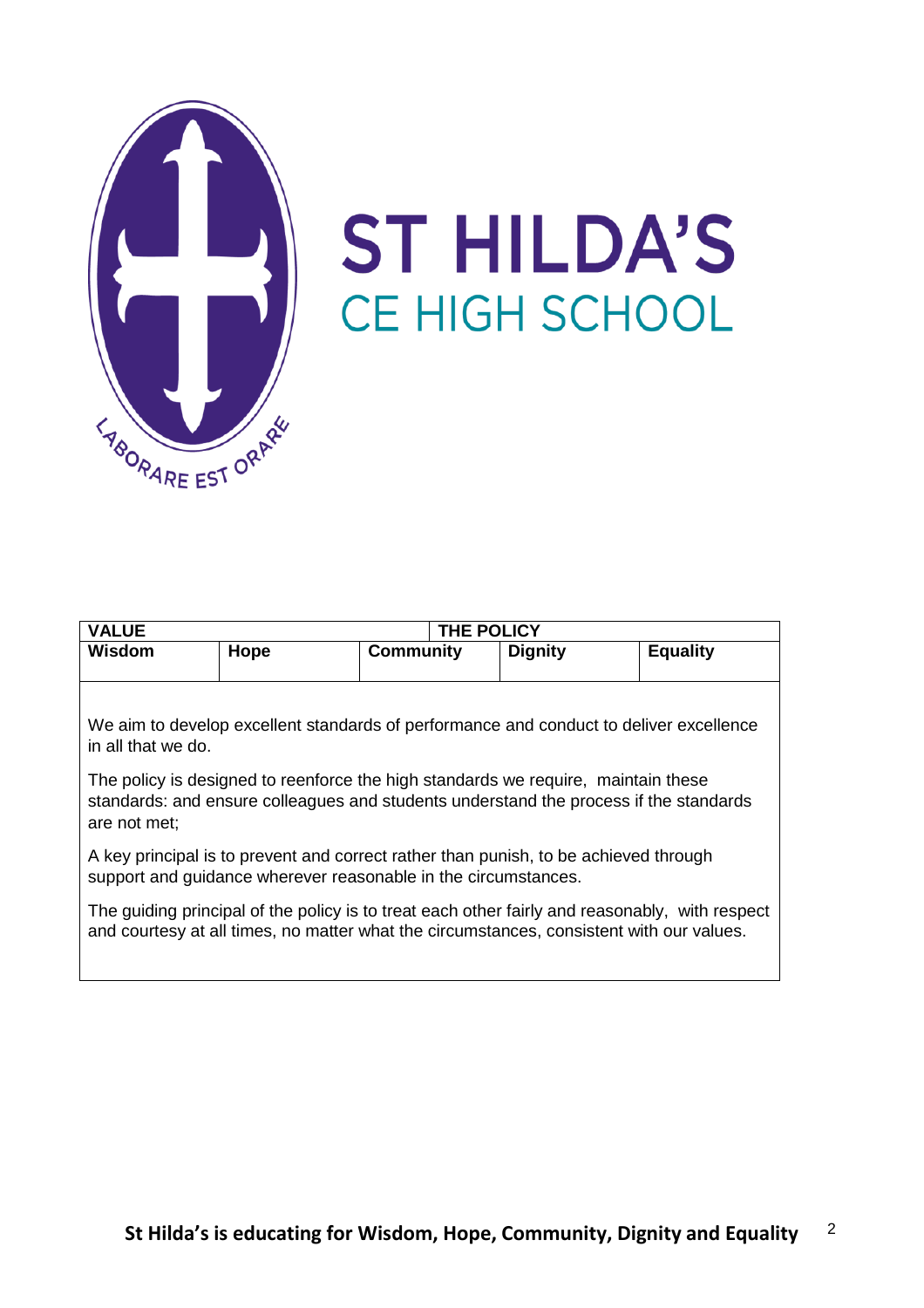# **Contents**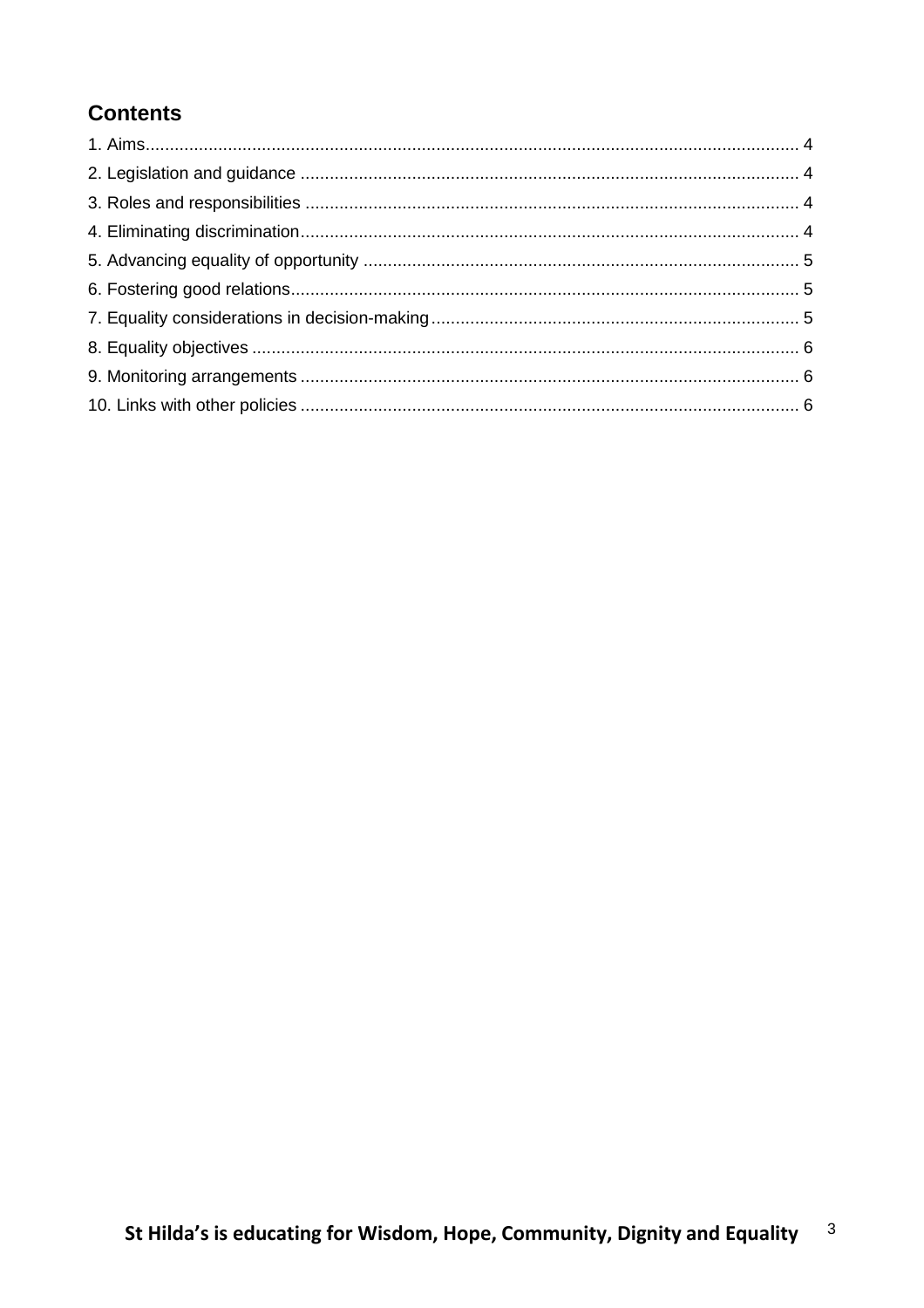## **1. Aims**

Our school aims to meet its obligations under the public sector equality duty by having due regard to the need to:

- Eliminate discrimination and other conduct that is prohibited by the Equality Act 2010
- Advance equality of opportunity between people who share a protected characteristic and people who do not share it
- Foster good relations across all characteristics between people who share a protected characteristic and people who do not share it

## **2. Legislation and guidance**

This document meets the requirements under the following legislation:

- [The Equality Act 2010,](http://www.legislation.gov.uk/ukpga/2010/15/contents) which introduced the public sector equality duty and protects people from discrimination
- [The Equality Act 2010 \(Specific Duties\) Regulations 2011,](http://www.legislation.gov.uk/uksi/2011/2260/contents/made) which require schools to publish information to demonstrate how they are complying with the public sector equality duty and to publish equality objectives

This document is also based on Department for Education (DfE) guidance: [The Equality Act 2010 and](https://www.gov.uk/government/uploads/system/uploads/attachment_data/file/315587/Equality_Act_Advice_Final.pdf)  [schools.](https://www.gov.uk/government/uploads/system/uploads/attachment_data/file/315587/Equality_Act_Advice_Final.pdf) 

#### **3. Roles and responsibilities**

The governing board will:

- Ensure that the equality information and objectives as set out in this statement are published and communicated throughout the school, including to staff, pupils and parents, and that they are reviewed and updated at least once every four years
- Delegate responsibility for monitoring the achievement of the objectives on a daily basis to the headteacher

The headteacher will:

- Promote knowledge and understanding of the equality objectives amongst staff and pupils
- Monitor success in achieving the objectives and report back to governors

*:*

*.*

The designated members of staff for equality will:

- Support the headteacher in promoting knowledge and understanding of the equality objectives amongst staff and pupils
- Support the headteacher in identifying any staff training needs, and deliver training as necessary

All school staff are expected to have regard to this document and to work to achieve the objectives as set out in section 8.

# **4. Eliminating discrimination**

The school is aware of its obligations under the Equality Act 2010 and complies with non-discrimination provisions.

Where relevant, our policies include reference to the importance of avoiding discrimination and other prohibited conduct.

Staff and governors are regularly reminded of their responsibilities under the Equality Act, for example during meetings. Where this has been discussed during a meeting it is recorded in the meeting minutes.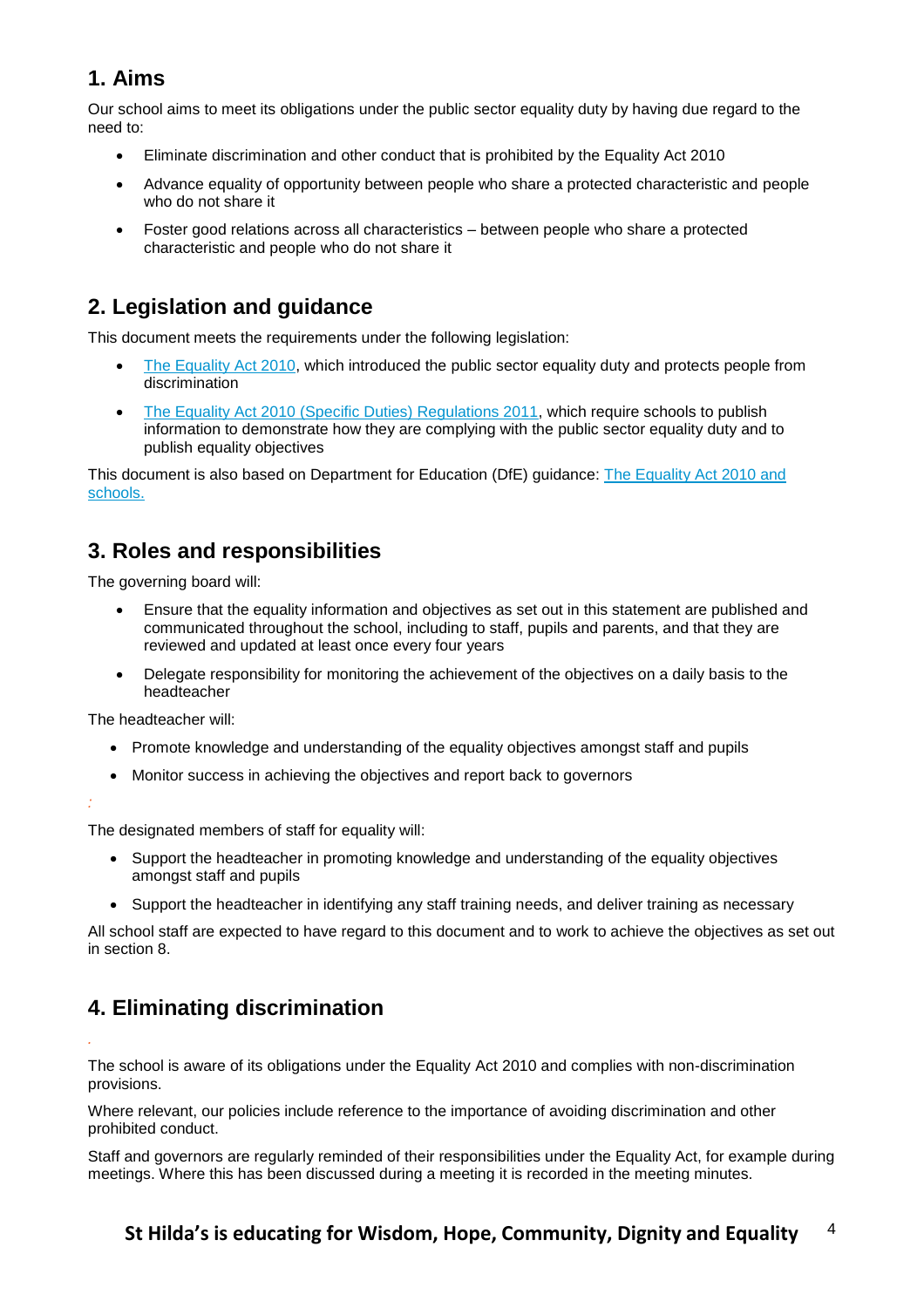The school has designated members of staff for monitoring equality issues. They regularly liaise regarding any issues and make senior leaders and governors aware of these as appropriate.

#### **5. Advancing equality of opportunity**

*.*

As set out in the DfE guidance on the Equality Act, the school aims to advance equality of opportunity by:

- Removing or minimising disadvantages suffered by people which are connected to a particular characteristic they have (e.g. pupils with disabilities, or gay pupils who are being subjected to homophobic bullying)
- Taking steps to meet the particular needs of people who have a particular characteristic (e.g. enabling Muslim pupils to pray at prescribed times)
- Encouraging people who have a particular characteristic to participate fully in any activities (e.g. encouraging all pupils to be involved in the full range of school activities)

In fulfilling this aspect of the duty, the school will:

- Publish attainment data each academic year showing how pupils with different characteristics are performing
- Analyse the above data to determine strengths and areas for improvement, implement actions in response and publish this information
- Make evidence available identifying improvements for specific groups (e.g. declines in incidents of homophobic or transphobic bullying)
- Publish further data about any issues associated with particular protected characteristics, identifying any issues which could affect our own pupils

#### **6. Fostering good relations**

The school aims to foster good relations between those who share a protected characteristic and those who do not share it by:

- Promoting tolerance, friendship and understanding of a range of religions and cultures through different aspects of our curriculum. This includes teaching in RE, citizenship and personal, social, health and economic (PSHE) education, but also activities in other curriculum areas. For example, as part of teaching and learning in English/reading, pupils will be introduced to literature from a range of cultures
- Holding assemblies dealing with relevant issues. Pupils will be encouraged to take a lead in such assemblies and we will also invite external speakers to contribute
- Working with our local community. This includes inviting leaders of local faith groups to speak at assemblies, and organising school trips and activities based around the local community
- Encouraging and implementing initiatives to deal with tensions between different groups of pupils within the school. For example, our school council has representatives from different year groups and is formed of pupils from a range of backgrounds. All pupils are encouraged to participate in the school's activities, such as sports clubs. We also work with parents to promote knowledge and understanding of different cultures
- We have developed links with people and groups who have specialist knowledge about particular characteristics, which helps inform and develop our approach

#### **7. Equality considerations in decision-making**

The school ensures it has due regard to equality considerations whenever significant decisions are made.

The school always considers the impact of significant decisions on particular groups. For example, when a school trip or activity is being planned, the school considers whether the trip: